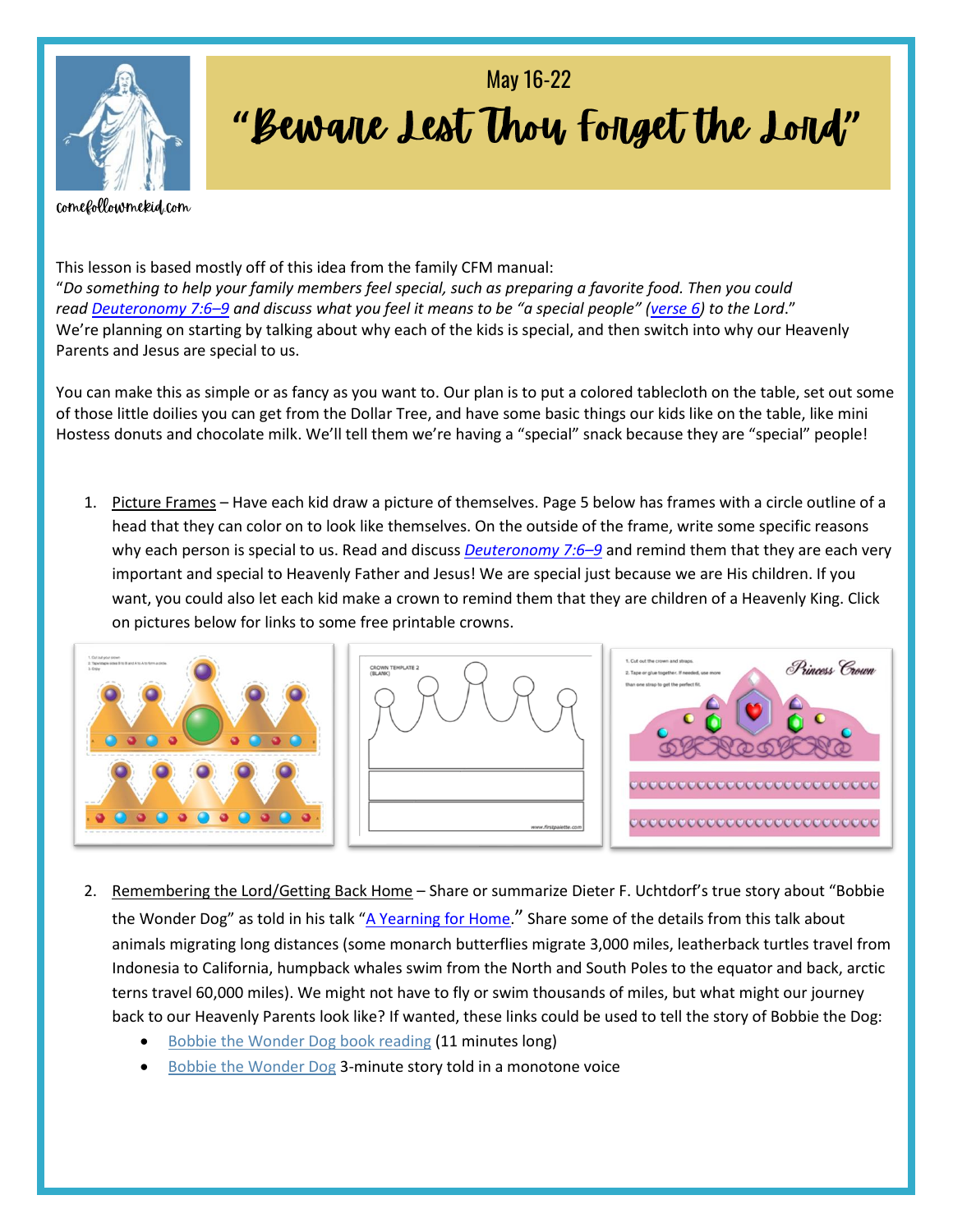- 3. Heavenly Parents Picture Print up the picture frame on page 6 below. Read the quote and discuss. Let them draw/paint a picture to represent our Heavenly Parents and our heavenly home. What kinds of things might we need to do to return to Them? How do we feel about Them? How do They feel about us? Remind them that Jesus Christ has made it possible for us to return home with Them again.
	- Tape the picture up on the wall and tape each person's picture next to the Heavenly Parents picture.
	- Talk about reasons why They are special to us.
- 4. Moses Review Show picture of Moses on page 4 below. Review everything we've learned about Moses and the Israelites. After being in the wilderness for 40 years, they were now about to enter the promised land. Explain that just before his death (translation), Moses shared thoughts on some of the things that were most important to him. What kinds of things do you think he talked about? He shared ways we can enter into the promised land of eternal life. Share some of the things he said, such as:
	- "beware lest thou forget the Lord" [\(Deuteronomy](https://www.churchofjesuschrist.org/study/scriptures/ot/deut/6.12?lang=eng#p12) 6:12).
	- We should love the Lord with all our heart (Deuteronomy 6:5)
	- Keep his words in your heart; we should study the scriptures because they are the word of God (Deuteronomy 6:6-9)
	- We should help the needy (Deuteronomy 15:1-15)
	- Covenants are important (Deuteronomy 29:12-13)
- 5. Write on Crown Decide specific ways we'll remember Lord as we travel on the path back to our Heavenly Parents. Write or draw things we'll do on our crowns (reading scriptures each day, praying, getting baptized, keeping our covenants, etc.).
- 6. Video Watch "[The Rock Collection](https://www.youtube.com/watch?v=316VC9Y1a_0)" from Latter Day Kids and then discuss why Heavenly Father and Jesus are important to us. How can we love Them with all of our heart, soul, and might?
- 7. Song and Scripture Draw Watch/listen to/sing "[O My Father.](https://www.youtube.com/watch?v=5BPhqizBkg0)" Share testimonies of Jesus Christ and Heavenly Father and then do the scripture draw on page 3 below.

Additional Ideas.

More Great Free Ideas at [www.theredcrystal.org](http://www.theredcrystal.org/) [Old Testament Cartoon Videos from the Church Website](https://www.churchofjesuschrist.org/study/manual/old-testament-stories-2022?lang=eng) [Migration: A Yearning for Home Video](https://www.youtube.com/watch?v=_8BKrAzkr8c)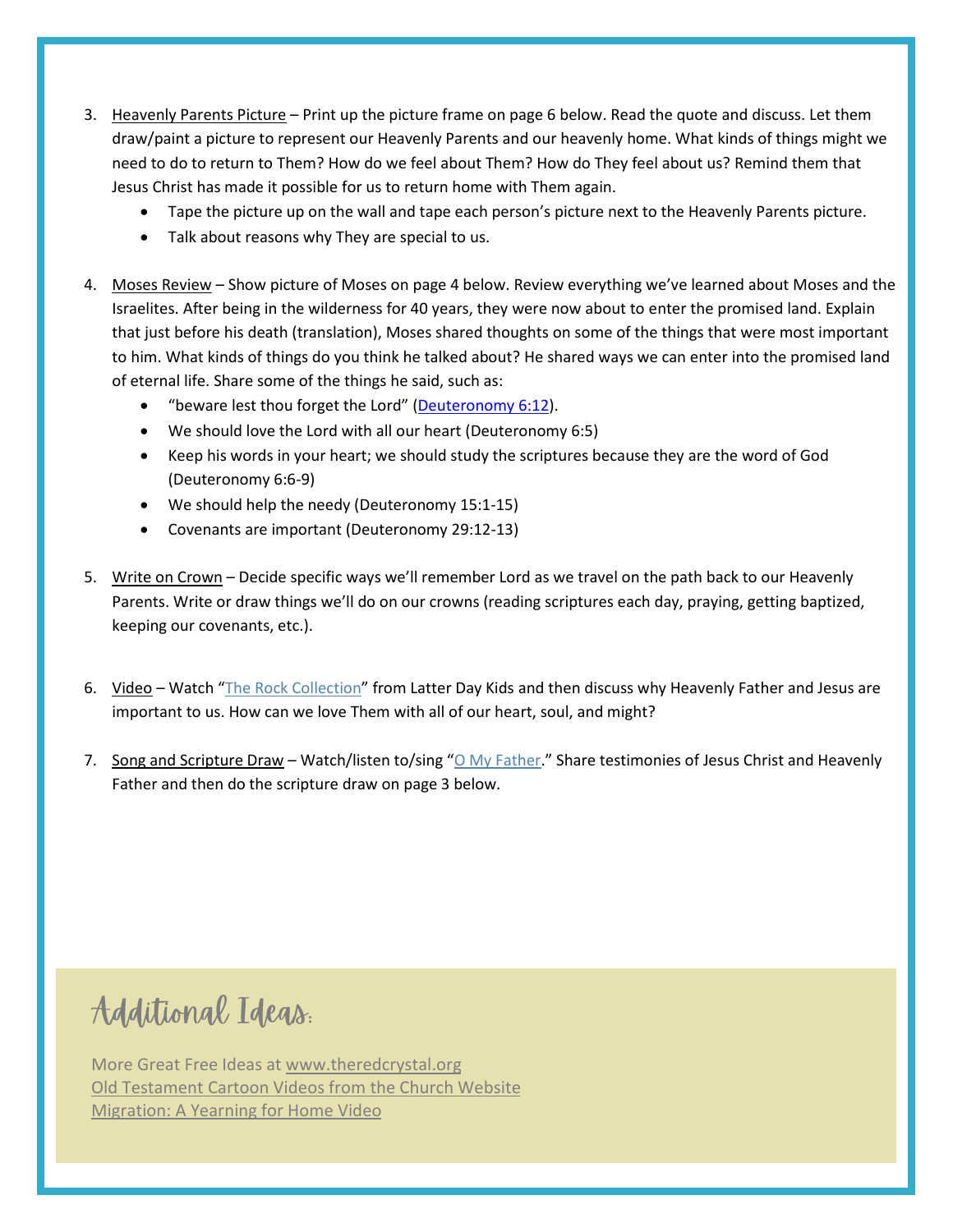## Deuteronomy 6:5 "And thou shalt love the Lord thy God with all thine heart, and with all thy soul, and with all thy might." Write or draw a picture of one reason you love the Lord.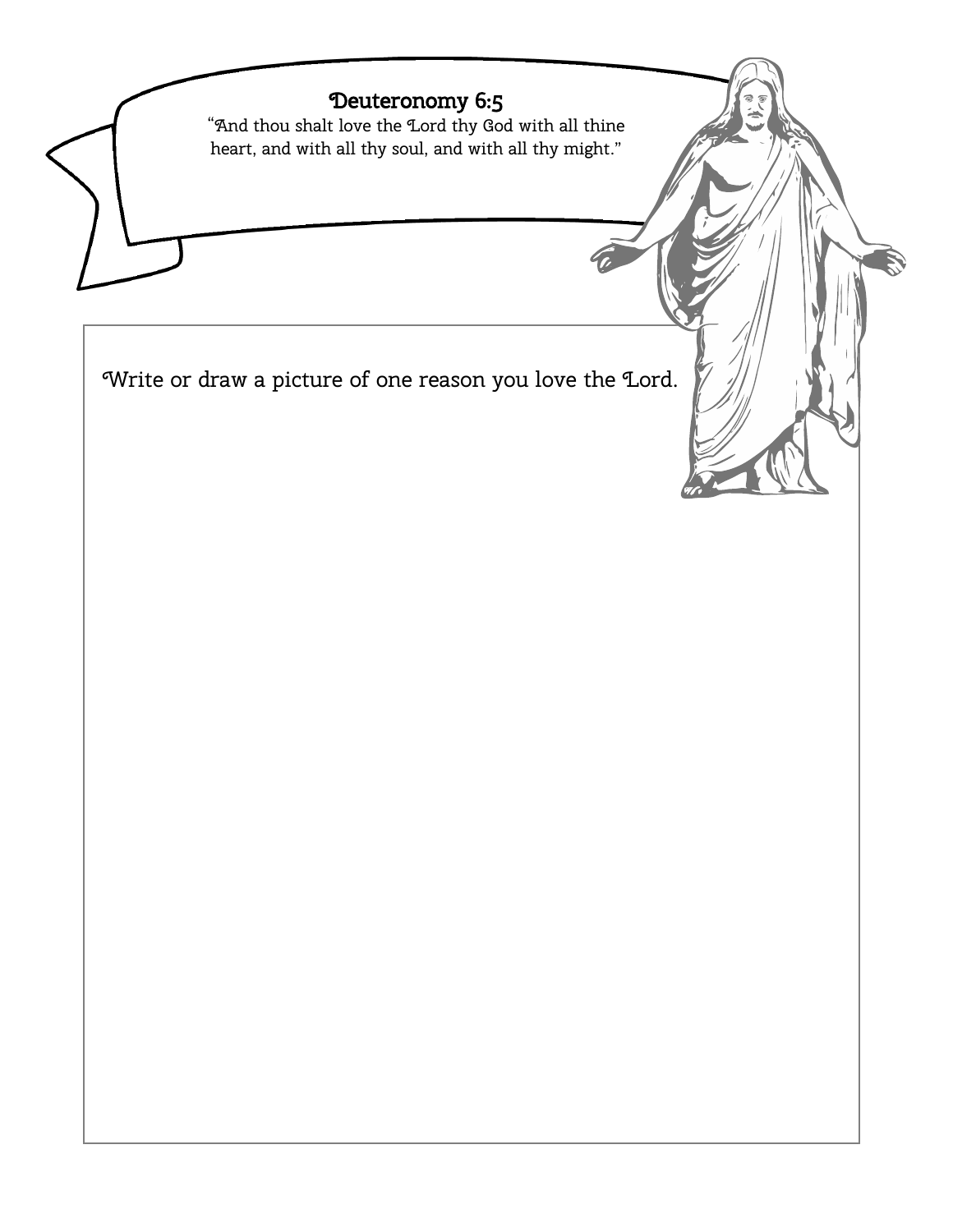

Illustration of Moses on Mount Nebo, © Providence Collection/licensed from goodsalt.com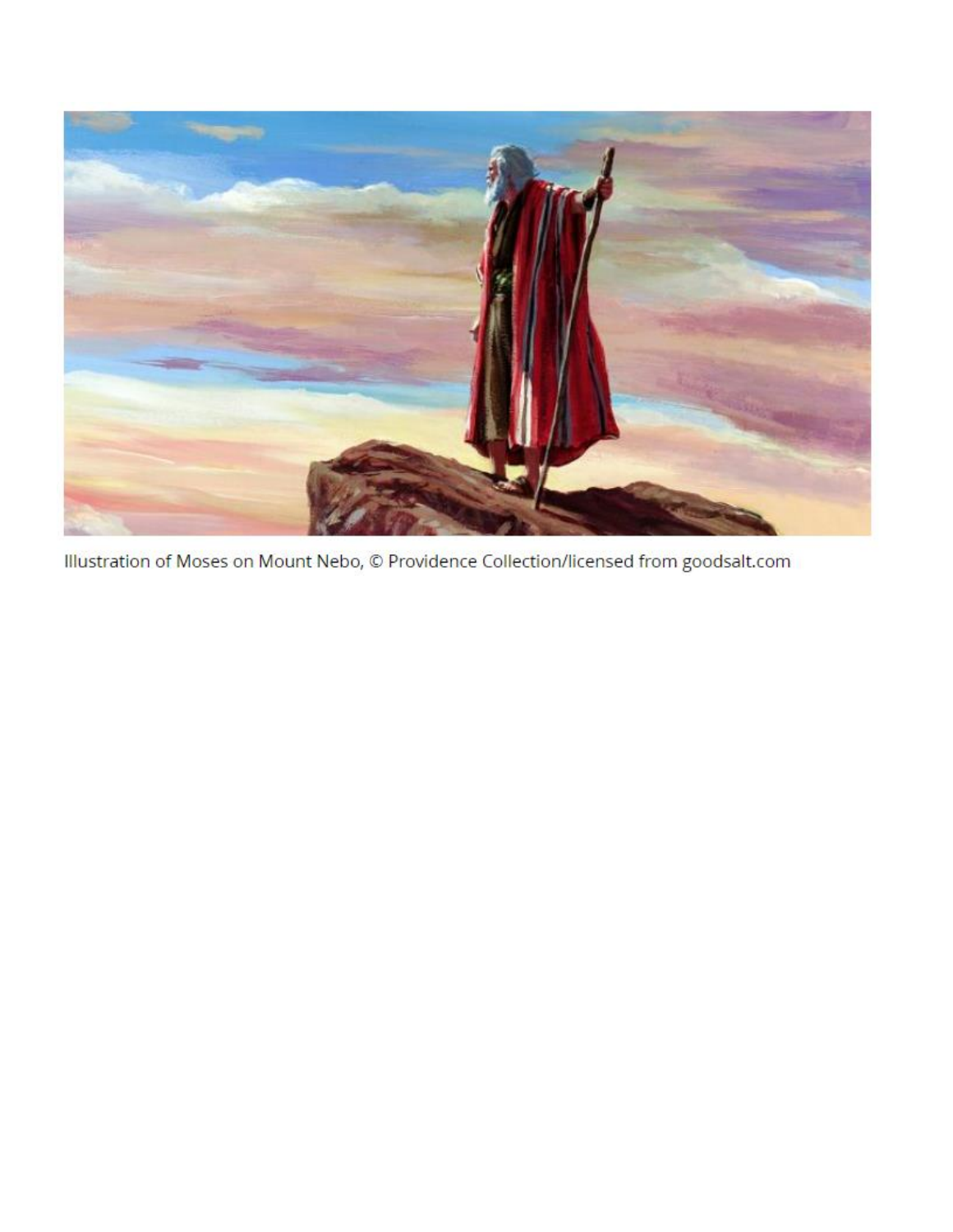